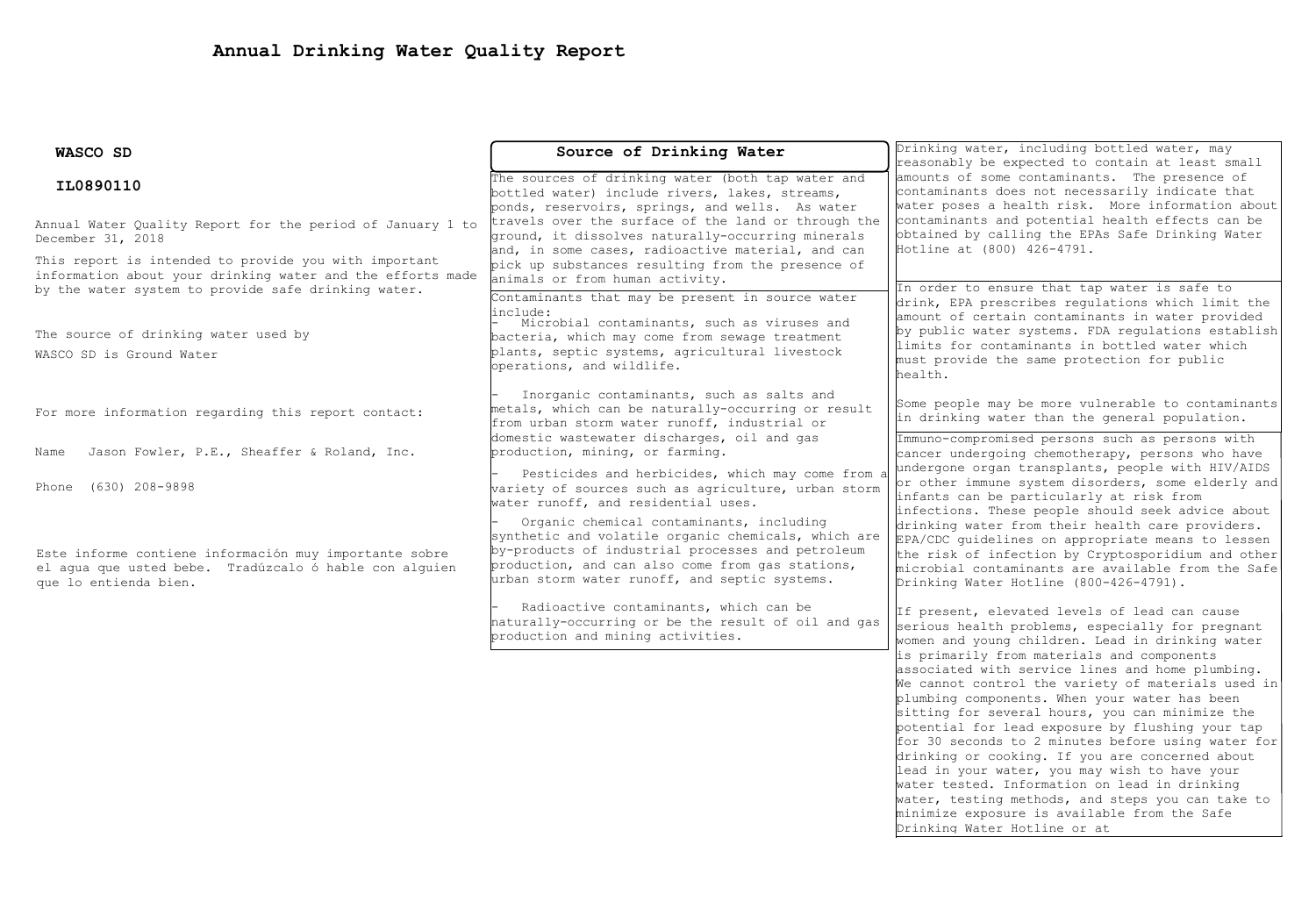## **Source Water Information**

| Source Water Name |                     | Type of Water | Report Status Location |                                 |  |
|-------------------|---------------------|---------------|------------------------|---------------------------------|--|
| WELL 1 (00915)    | EASTERN END OF CARL | GW            | Active                 | 39 W 742 Carl Sandburg          |  |
| WELL 2 (01402)    | NEAR ELEVATED TANK  | GW            | Active                 | 40 W 250 La Fox Road            |  |
| WELL 3 (01763)    | SOUTH OF IL RTE 64  | GW            | Active                 | 40 W 131 Campton Crossing Drive |  |

## **Source Water Assessment**

We want our valued customers to be informed about their water quality. If you would like to learn more, please feel welcome to attend any of our reqularly scheduled meetings. The source water assessment for our supply has been completed by the Illinois EPA. If you would like a copy of this information, please stop by the District Office or call our water operator at (630) 208-9898. To view a summary version of the completed Source Water Assessments, including: Importance of Source Water; Susceptibility to Contamination Determination; and documentation/recommendation of Source Water Protection Efforts, you may access the Illinois EPA website at http://www.epa.state.il.us/cgi-bin/wp/swap-fact-sheets.pl.

Source of Water: WASCO SD To determine Wasco Sanitary District's susceptibility to groundwater contamination, information obtained during a Well Site Survey performed by the Illinois Rural Water Association on April 22, 1999 was reviewed. Based on this information, one potential source of contamination was identified within proximity to the water supply's wells: a sanitary sewer. The Illinois EPA does not consider the water supply's source water susceptible to contamination. This determination is based on a number of criteria including: monitoring conducted at the well; monitoring conducted at the entry point to the distribution system; and the available hydrogeologic data on the wells. In anticipation of the U.S. EPA's proposed Ground Water Rule, the Illinois EPA has determined that the Wasco Sanitary District's source water is not vulnerable to viral contamination. This determination is based upon the completed evaluation of the following criteria during the Vulnerability Waiver Process: the supply's wells are properly constructed with sound integrity and proper site conditions; a hydrogeologic barrier exists that should prevent pathogen movement; all potential routes and sanitary defects have been mitigated such that the source water is adequately protected; monitoring data did not indicate a history of disease outbreak; and a sanitary survey of the water supply did not indicate a viral contamination threat. Because the supply's wells are constructed in a confined aquifer, that should minimize the movement of pathogens into the wells, well hydraulics were not considered to be a significant factor in the vulnerability determination. Hence, well hydraulics were not evaluated for this groundwater supply.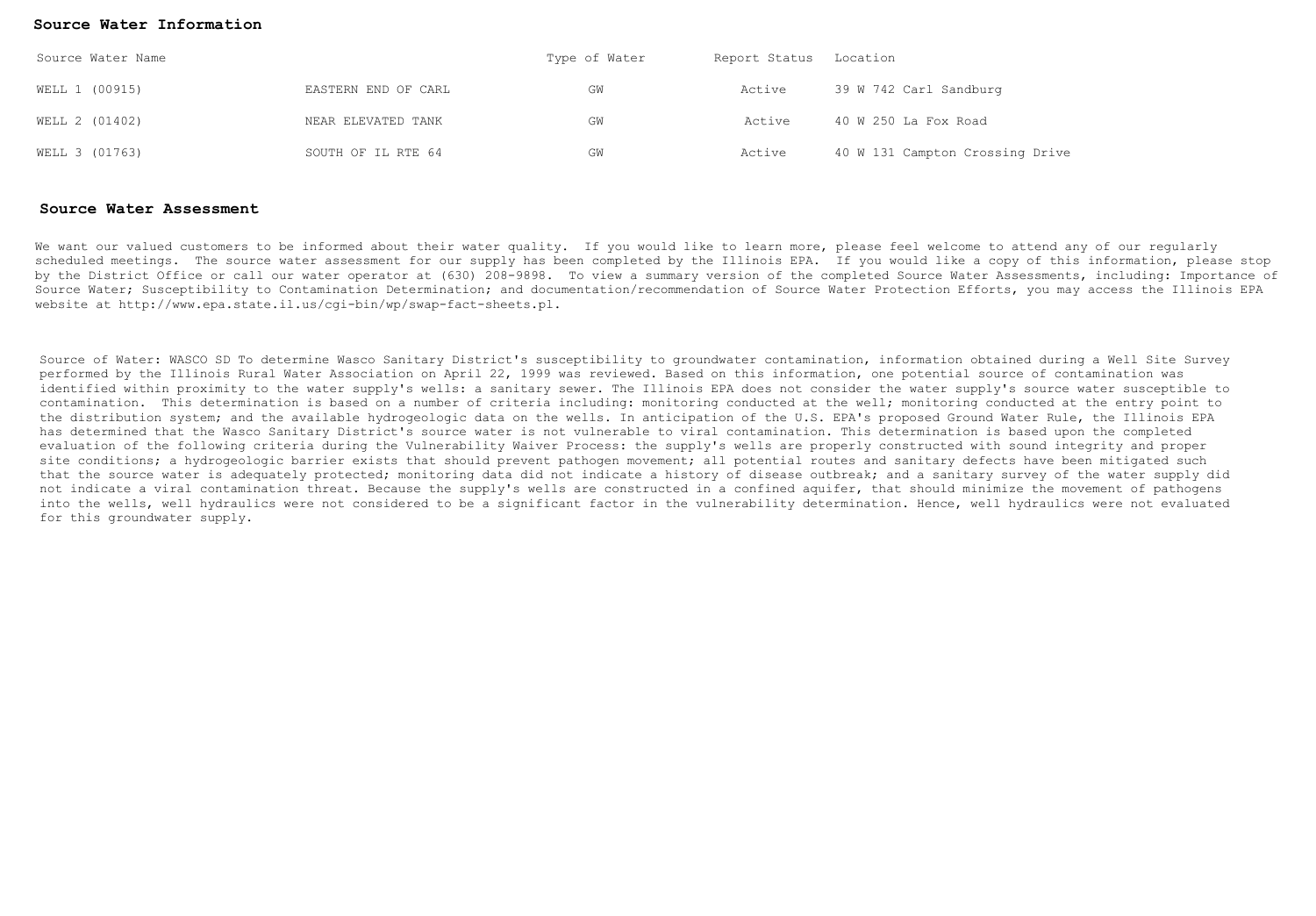#### **Lead and Copper 2018 Regulated Contaminants Detected**

Action Level Goal (ALG): The level of a contaminant in drinking water below which there is no known or expected risk to health. ALGs allow for a margin of safety.

Action Level: The concentration of a contaminant which, if exceeded, triggers treatment or other requirements which a water system must follow.

| Lead and Copper | Date Sampled | MCLG | Action Level<br>(AL) | 90th<br>Percentile | Sites Over<br>AL | Units | Violation | Likely Source of Contamination                                                                                |
|-----------------|--------------|------|----------------------|--------------------|------------------|-------|-----------|---------------------------------------------------------------------------------------------------------------|
| Copper          | 2018         | 1.3  | 1.3                  | 0.14               |                  | ppm   | N         | Erosion of natural deposits; Leaching from<br>wood preservatives; Corrosion of household<br>plumbing systems. |
| Lead            | 2018         |      | 15                   | 2.3                |                  | ppb   |           | Corrosion of household plumbing systems;<br>Erosion of natural deposits.                                      |

## **Water Quality Test Results**

| Definitions:                                          | The following tables contain scientific terms and measures, some of which may require explanation.                                                                                                                                                                         |
|-------------------------------------------------------|----------------------------------------------------------------------------------------------------------------------------------------------------------------------------------------------------------------------------------------------------------------------------|
| Avg:                                                  | Requlatory compliance with some MCLs are based on running annual average of monthly samples.                                                                                                                                                                               |
| Level 1 Assessment:                                   | A Level 1 assessment is a study of the water system to identify potential problems and determine (if possible) why<br>total coliform bacteria have been found in our water system.                                                                                         |
| Level 2 Assessment:                                   | A Level 2 assessment is a very detailed study of the water system to identify potential problems and determine (if<br>possible) why an E. coli MCL violation has occurred and/or why total coliform bacteria have been found in our water<br>system on multiple occasions. |
| Maximum Contaminant Level or MCL:                     | The highest level of a contaminant that is allowed in drinking water. MCLs are set as close to the MCLGs as feasible<br>using the best available treatment technology.                                                                                                     |
|                                                       | Maximum Contaminant Level Goal or MCLG: The level of a contaminant in drinking water below which there is no known or expected risk to health. MCLGs allow<br>for a margin of safety.                                                                                      |
| MRDL:                                                 | Maximum residual disinfectant level or The highest level of a disinfectant allowed in drinking water. There is convincing evidence that addition of a<br>disinfectant is necessary for control of microbial contaminants.                                                  |
| Maximum residual disinfectant level<br>goal or MRDLG: | The level of a drinking water disinfectant below which there is no known or expected risk to health. MRDLGs do not<br>reflect the benefits of the use of disinfectants to control microbial contaminants.                                                                  |
| na:                                                   | not applicable.                                                                                                                                                                                                                                                            |
| mrem:                                                 | millirems per year (a measure of radiation absorbed by the body)                                                                                                                                                                                                           |
| ppb:                                                  | micrograms per liter or parts per billion - or one ounce in $7,350,000$ gallons of water.                                                                                                                                                                                  |
| ppm:                                                  | milligrams per liter or parts per million - or one ounce in 7,350 gallons of water.                                                                                                                                                                                        |
| Treatment Technique or TT:                            | A required process intended to reduce the level of a contaminant in drinking water.                                                                                                                                                                                        |